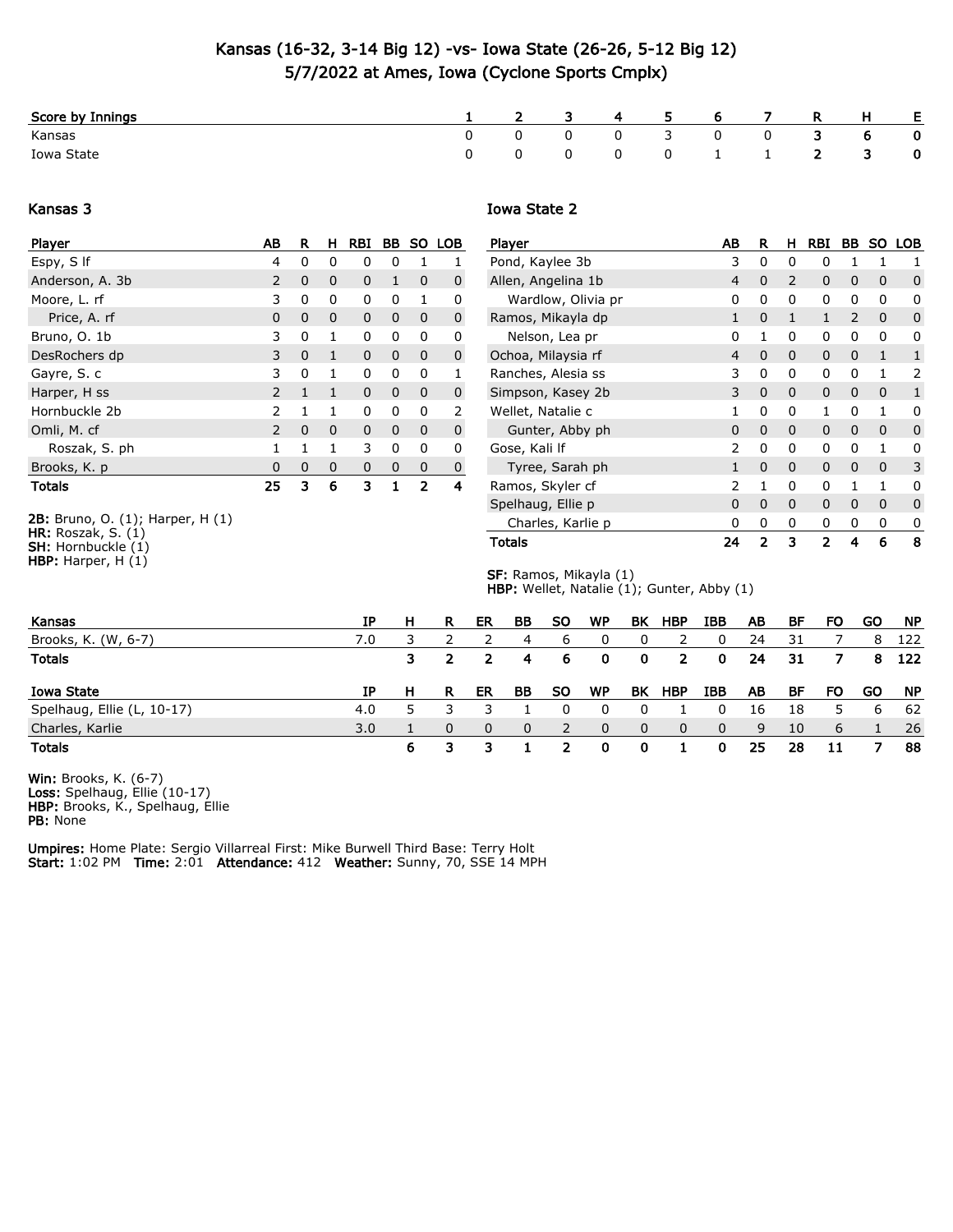# Play By Play

| Kansas - Top of 1st                                                                                                       |                |                | <b>KAN</b>       | <b>ISU</b>                        |
|---------------------------------------------------------------------------------------------------------------------------|----------------|----------------|------------------|-----------------------------------|
| Espy, S grounded out to ss (0-0).                                                                                         |                |                | 0                | 0                                 |
| Anderson, A. walked (3-2 KBFFBFBB).                                                                                       |                |                | 0                | 0                                 |
| Moore, L. grounded into double play $p$ to 2b to 1b (0-1 K); Anderson, A. out on the play.                                |                |                | 0                | 0                                 |
|                                                                                                                           | <b>Runs:</b> 0 | <b>Hits:</b> 0 | Errors: 0        | Left On Base: 0                   |
| Iowa State - Bottom of 1st                                                                                                |                |                | KAN              | <b>ISU</b>                        |
| Pond walked (3-2 KKBBFBB).                                                                                                |                |                | $\Omega$         | 0                                 |
| Allen, A. reached on a fielder's choice to shortstop (1-1 FB); Pond out at second ss to 2b.                               |                |                | 0                | 0                                 |
| Ramos, M. walked (3-1 KBBBB); Allen, A. advanced to second.                                                               |                |                | 0                | 0                                 |
| Ochoa reached on a fielder's choice to shortstop (0-0); Ramos, M. out at second ss to 2b; Allen, A.<br>advanced to third. |                |                | 0                | 0                                 |
| Ranches popped up to ss (0-0).                                                                                            |                |                | 0                | 0                                 |
|                                                                                                                           | <b>Runs:</b> 0 | <b>Hits:</b> 0 | Errors: 0        | Left On Base: 2                   |
| Kansas - Top of 2nd                                                                                                       |                |                | KAN              | <b>ISU</b>                        |
| Bruno, O. grounded out to 2b (1-0 B).                                                                                     |                |                | 0                | 0                                 |
| DesRochers singled through the left side (0-1 K).                                                                         |                |                | $\Omega$         | $\Omega$                          |
| Gayre, S. singled to left center (1-1 KB); DesRochers advanced to second.                                                 |                |                | 0                | 0                                 |
| Harper, H popped up to 2b (0-2 KF).                                                                                       |                |                | $\mathbf 0$      | $\mathbf 0$                       |
| Hornbuckle grounded out to 2b (3-2 FBSBBF).                                                                               |                |                | 0                | 0                                 |
|                                                                                                                           | <b>Runs:</b> 0 |                |                  | Hits: 2 Errors: 0 Left On Base: 2 |
| Iowa State - Bottom of 2nd                                                                                                |                |                | <b>KAN</b>       | <b>ISU</b>                        |
| Simpson grounded out to ss (3-1 BBBK).                                                                                    |                |                | 0                | 0                                 |
| Wellet struck out swinging (2-2 KKBBFS).                                                                                  |                |                | 0                | 0                                 |
| Gose popped up to ss (2-1 BFB).                                                                                           |                |                | 0                | 0                                 |
|                                                                                                                           | <b>Runs: 0</b> | <b>Hits:</b> 0 |                  | <b>Errors: 0 Left On Base: 0</b>  |
| Kansas - Top of 3rd                                                                                                       |                |                | KAN              | <b>ISU</b>                        |
| Omli, M. grounded out to p (2-2 BKFB).                                                                                    |                |                | 0                | 0                                 |
| Espy, S grounded out to ss (3-1 BBSB).                                                                                    |                |                | 0                | 0                                 |
| Anderson, A. flied out to rf down the rf line (0-0).                                                                      | <b>Runs:</b> 0 | <b>Hits:</b> 0 | 0                | 0<br>Errors: 0 Left On Base: 0    |
|                                                                                                                           |                |                |                  |                                   |
| Iowa State - Bottom of 3rd                                                                                                |                |                | KAN              | <b>ISU</b>                        |
| Ramos struck out swinging (1-2 BSFS).<br>Pond grounded out to 3b (1-1 SB).                                                |                |                | 0<br>0           | 0<br>0                            |
| Allen, A. grounded out to 2b (0-1 K).                                                                                     |                |                | 0                | 0                                 |
|                                                                                                                           | <b>Runs: 0</b> | <b>Hits:</b> 0 | <b>Errors: 0</b> | Left On Base: 0                   |
| Kansas - Top of 4th                                                                                                       |                |                | <b>KAN</b>       | <b>ISU</b>                        |
| Moore, L. fouled out to rf (1-2 KFFB).                                                                                    |                |                | $\Omega$         | 0                                 |
| Bruno, O. doubled to right center (3-2 BBBKF).                                                                            |                |                | 0                | 0                                 |
| DesRochers flied out to cf (1-0 B); Bruno, O. advanced to third.                                                          |                |                | 0                | 0                                 |
| Gayre, S. flied out to rf to right center (0-0).                                                                          |                |                | $\mathbf 0$      | $\mathbf{0}$                      |
|                                                                                                                           | <b>Runs: 0</b> | <b>Hits:</b> 1 |                  | Errors: 0 Left On Base: 1         |
| Iowa State - Bottom of 4th                                                                                                |                |                | <b>KAN</b>       | <b>ISU</b>                        |
| Ramos, M. singled through the left side (2-1 KBB).                                                                        |                |                | 0                | 0                                 |
| Ochoa fouled out to c, bunt (1-0 B).                                                                                      |                |                | 0                | 0                                 |
| Ranches struck out looking (0-2 KKFK).                                                                                    |                |                | 0                | 0                                 |
| Simpson flied out to rf down the rf line (0-1 F).                                                                         |                |                | 0                | 0                                 |
|                                                                                                                           | <b>Runs:</b> 0 | Hits: 1        | Errors: 0        | Left On Base: 1                   |

| Kansas - Top of 5th             | KAN | <b>ISL</b> |
|---------------------------------|-----|------------|
| Harper, H hit by pitch (1-0 B). |     |            |